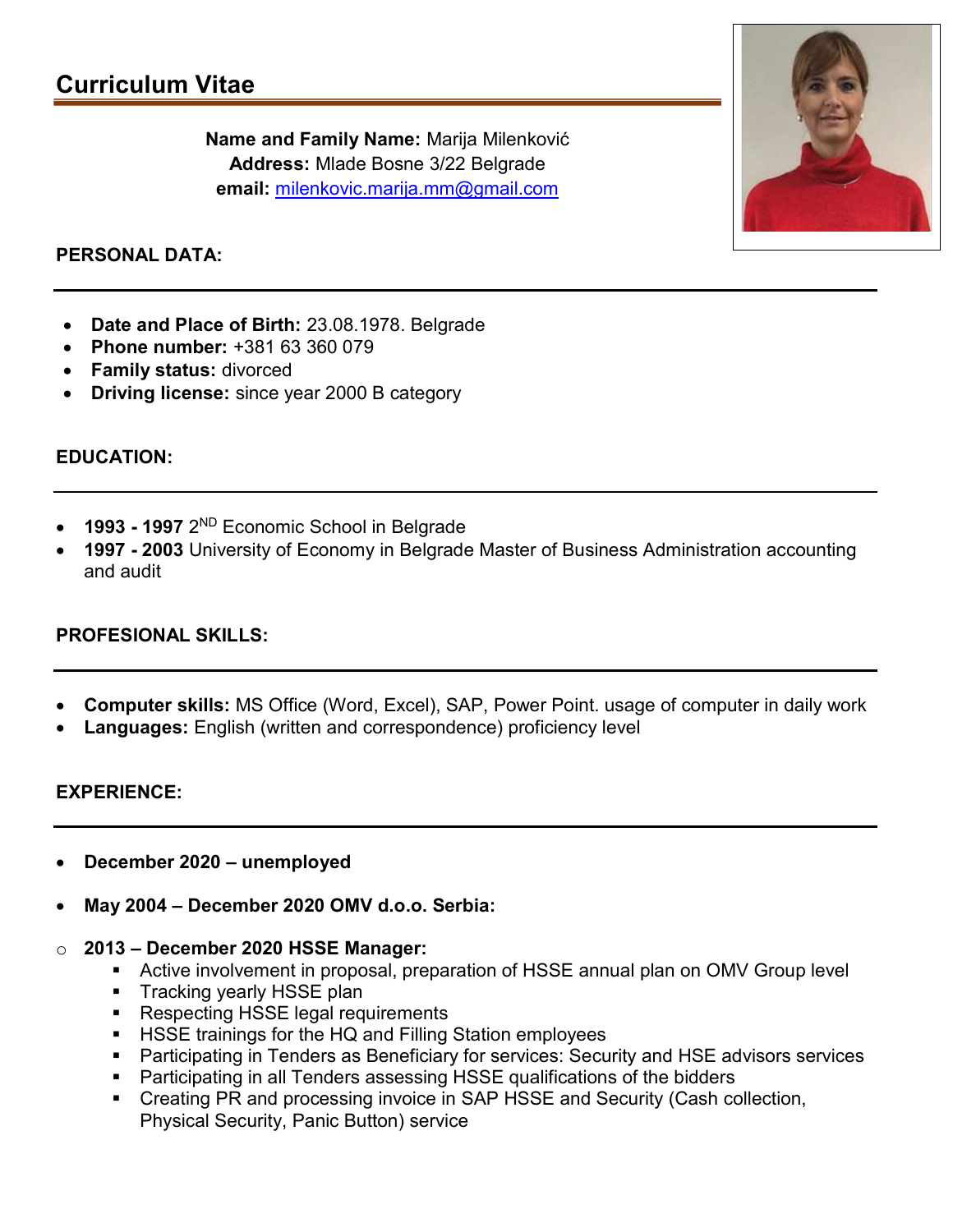- Leading according to the yearly plan all HSSE Contractor Audits, campaigns, programs, initiatives among OMV/FS employees, and all Contractors (Fuel storage, LPG storage, Road, river transportation of fuel (liquid fuel, LPG and bitumen)
- **EXECTE CONTENDER IN LETT** Leading Contractors HSSE quarterly meetings
- **IMPLEMENT IMPLEMENT ISS IN A THE STANDER IN A THE STANDER IMAGE IN A THE IMAGE IN A THE STANDER IMAGE ISSUES** Implementation of HSSE standards and quidelines received from OMV HQ
- Communicating with Authorities: Police, Environment, Fire Fighting, Emergency
- Coordination with ADR/AND/RID, Environmental, Health & Safety, Fire Fighting and Health advisors
- Managing HSSE Incidents (issuing and communicating alerts, lessons learned with all interested parties in OMV Serbia and OMV HQ Vienna
- Conducting Incidents Investigations especially for HIPO incidents (finding main causes, root cause)
- Monitoring, assessing, creating HSSE Reports in electronical system (HSSE walks, Hazard, Near Misses, Incidents, Weekly/Monthly/Quarterly reports)
- **Creating HSSE monthly, quarterly, and yearly PP Presentations for General Manager for** internal meetings with HQ employees and BOD members in HQ Vienna, Bucharest
- Attending and actively participating with presentation 2 times per a year Retail International meeting of HSSE Managers (Austria, Germany, Hunger, Slovakia, Check Republic, Romania, Bulgaria, Moldova)
- 2 times per a year presenting HSSE activities in front of BOD members of Petrom Downstream Oil
- Active participation in the monthly Safety committee meetings with tracking Safety Charta and personal action plan of OMV Serbia Top Management and Department **Managers**
- Responsible for Quality Management (IMS).

# o 2009 - 2013 Retail Sales Support Specialist:

- Creating on daily, weekly, monthly level Controlling reports (costs, volumes, turnover, fuel prices, margins) for the Retail department in SAP and similar systems
- Analysis Controlling reports on a monthly and yearly basis comparison with budgeted and YOY figures
- Fuel price specialist, monitoring, daily analysis competitor fuel prices, changing fuel prices
- Storage specialist for consumables, uniforms. Monitoring of stocks, costs, orders, and deliveries and ordering in SAP from suppliers
- Communication with Government Agencies for the yearly volumes reports
- Supply Chain OMV November 2011- April 2012 Implementation of the Project Storage and Logistic outsource Company for the goods shop and restaurants on the Filing Station

# o 2005 - 2009 Retail Sales Support Administrative:

- Daily communication with Filling Stations and Filing Station Partners
- Daily receiving instructions, request for checks, photo checks, from different Retail Departments, processing information and send to the Filling Stations
- Active role in recruiting of the Filling Stations Partners (involvement in interviews and tests)
- Working in SAP
- **IDED 10.5 Involvement in process related to Dealers monthly commissions and bed debts 4.5 Inc.**